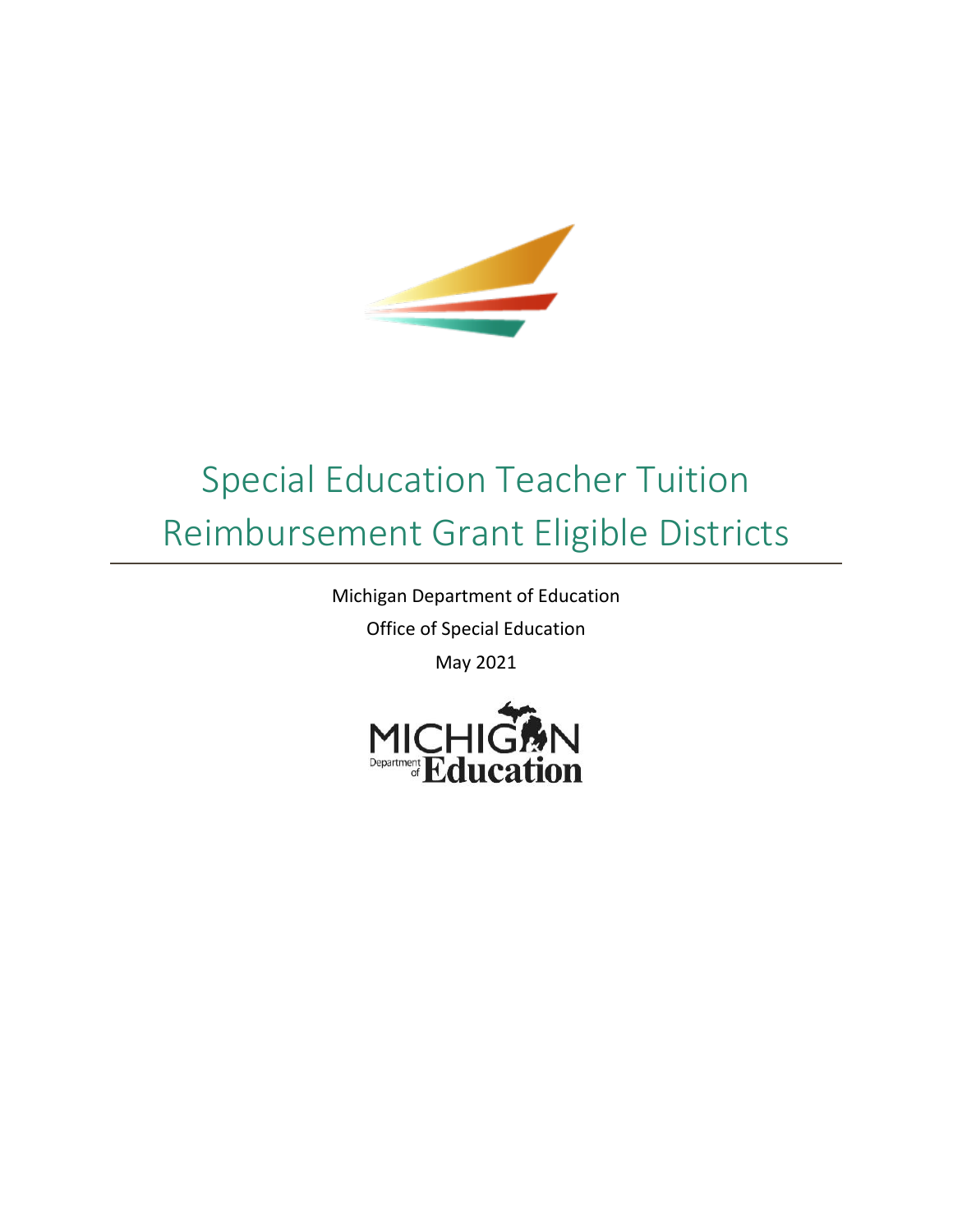## **Special Education Teacher Tuition Reimbursement Grant Eligible Districts**

The following districts are eligible to participate in the special education teacher tuition reimbursement grant. Eligible districts have a 60 percent or higher free and reduced lunch population based on fall 2019 data.

| <b>Intermediate School District</b> | <b>Eligible District</b>                 | <b>District Code</b> |
|-------------------------------------|------------------------------------------|----------------------|
| Allegan Area ESA                    | Fennville Public Schools                 | 03050                |
| Allegan Area ESA                    | Innocademy Allegan Campus                | 03900                |
| Allegan Area ESA                    | Outlook Academy                          | 03902                |
| Alpena-Montmorency-Alcona ESD       | <b>Alcona Community Schools</b>          | 01010                |
| Alpena-Montmorency-Alcona ESD       | Alpena-Montmorency-Alcona ESD            | 04000                |
| Alpena-Montmorency-Alcona ESD       | <b>Atlanta Community Schools</b>         | 60010                |
| Alpena-Montmorency-Alcona ESD       | <b>Hillman Community Schools</b>         | 60020                |
| <b>Barry ISD</b>                    | <b>Barry ISD</b>                         | 08000                |
| Bay-Arenac ISD                      | <b>Bangor Township Schools</b>           | 09030                |
| <b>Bay-Arenac ISD</b>               | Bay City Academy                         | 09903                |
| Bay-Arenac ISD                      | Bay-Arenac Community High School         | 09901                |
| <b>Bay-Arenac ISD</b>               | <b>State Street Academy</b>              | 09902                |
| <b>Berrien RESA</b>                 | <b>Benton Harbor Area Schools</b>        | 11010                |
| <b>Berrien RESA</b>                 | Benton Harbor Charter School Academy     | 11903                |
| <b>Berrien RESA</b>                 | <b>Berrien RESA</b>                      | 11000                |
| <b>Berrien RESA</b>                 | <b>Berrien Springs Public Schools</b>    | 11240                |
| <b>Berrien RESA</b>                 | <b>Brandywine Community Schools</b>      | 11210                |
| <b>Berrien RESA</b>                 | <b>Coloma Community Schools</b>          | 11330                |
| <b>Berrien RESA</b>                 | Countryside Academy                      | 11901                |
| <b>Berrien RESA</b>                 | Eau Claire Public Schools                | 11250                |
| <b>Berrien RESA</b>                 | Hagar Township S/D #6                    | 11670                |
| <b>Berrien RESA</b>                 | Mildred C. Wells Preparatory Academy     | 11904                |
| <b>Berrien RESA</b>                 | Sodus Township S/D #5                    | 11830                |
| <b>Branch ISD</b>                   | <b>Branch ISD</b>                        | 12000                |
| <b>Branch ISD</b>                   | <b>Coldwater Community Schools</b>       | 12010                |
| <b>Branch ISD</b>                   | Pansophia Academy                        | 12901                |
| Calhoun ISD                         | Arbor Academy                            | 13901                |
| Calhoun ISD                         | <b>Battle Creek Area Learning Center</b> | 13904                |
| Calhoun ISD                         | Battle Creek Montessori Academy          | 13900                |
| Calhoun ISD                         | <b>Battle Creek Public Schools</b>       | 13020                |

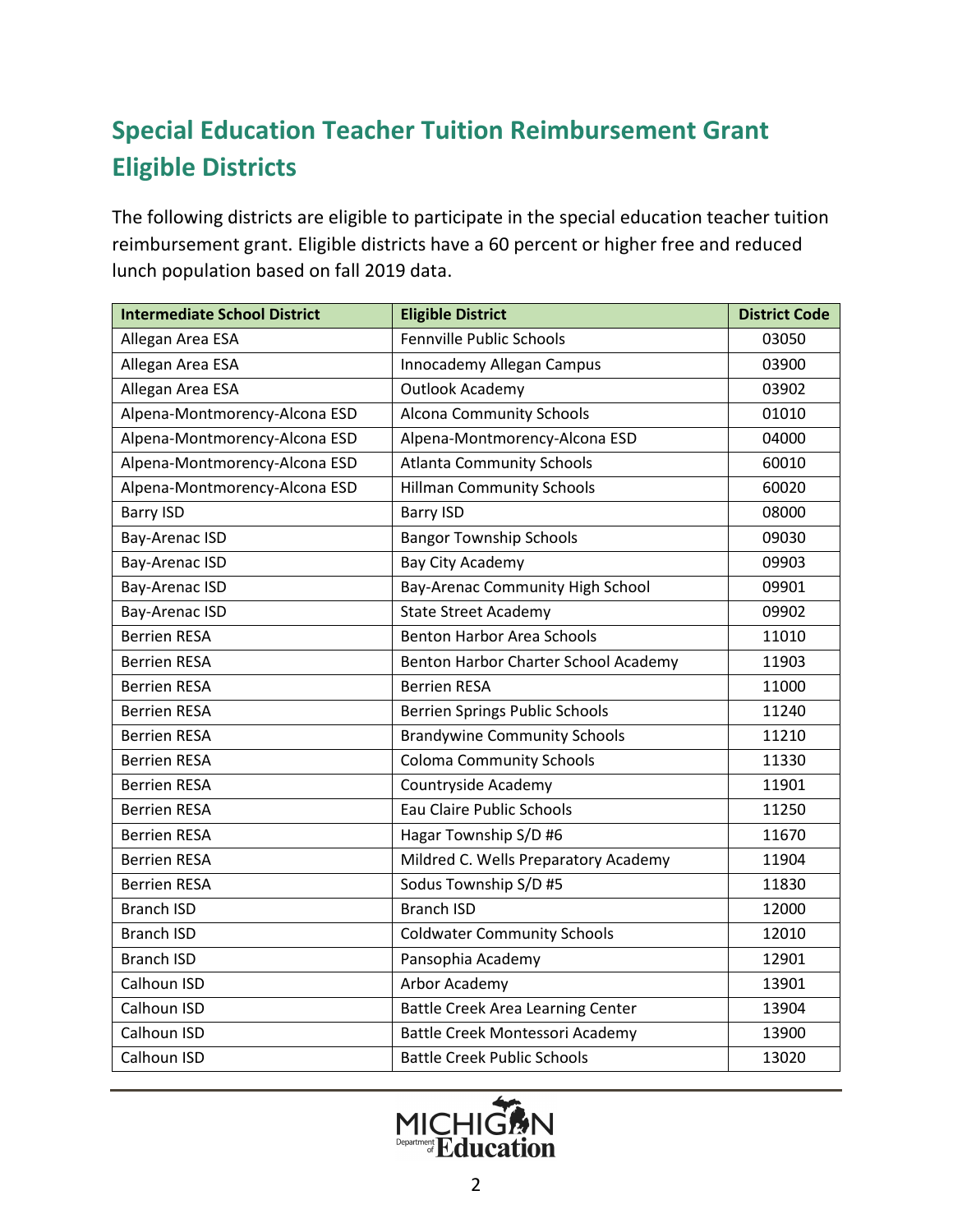| <b>Intermediate School District</b>                 | <b>Eligible District</b>                            | <b>District Code</b> |
|-----------------------------------------------------|-----------------------------------------------------|----------------------|
| Calhoun ISD                                         | <b>Endeavor Charter Academy</b>                     | 13902                |
| Calhoun ISD                                         | Lakeside Charter School - Albion                    | 13905                |
| Calhoun ISD                                         | <b>Tekonsha Community Schools</b>                   | 13130                |
| Calhoun ISD                                         | <b>Union City Community Schools</b>                 | 13135                |
| Charlevoix-Emmet ISD                                | <b>Alanson Public Schools</b>                       | 24030                |
| Charlevoix-Emmet ISD                                | Boyne Falls Public School District                  | 15030                |
| Charlevoix-Emmet ISD                                | Charlevoix Montessori Academy for the Arts          | 15902                |
| Charlevoix-Emmet ISD                                | Charlevoix-Emmet ISD                                | 15000                |
| Charlevoix-Emmet ISD                                | <b>Pellston Public Schools</b>                      | 24040                |
| Cheboygan-Otsego-Presque Isle ESD                   | Cheboygan Area Schools                              | 16015                |
| Cheboygan-Otsego-Presque Isle ESD                   | <b>Inland Lakes Schools</b>                         | 16050                |
| Cheboygan-Otsego-Presque Isle ESD                   | <b>Onaway Area Community School District</b>        | 71050                |
| Cheboygan-Otsego-Presque Isle ESD                   | Posen Consolidated School District No. 9            | 71060                |
| Cheboygan-Otsego-Presque Isle ESD                   | Presque Isle Academy                                | 71902                |
| Cheboygan-Otsego-Presque Isle ESD                   | Rogers City Area Schools                            | 71080                |
| Cheboygan-Otsego-Presque Isle ESD                   | Vanderbilt Area Schools                             | 69040                |
| Cheboygan-Otsego-Presque Isle ESD                   | <b>Wolverine Community School District</b>          | 16100                |
| Clare-Gladwin RESD                                  | <b>Beaverton Schools</b>                            | 26010                |
| Clare-Gladwin RESD                                  | Clare-Gladwin RESD                                  | 18000                |
| Clare-Gladwin RESD                                  | <b>Farwell Area Schools</b>                         | 18020                |
| Clare-Gladwin RESD                                  | <b>Harrison Community Schools</b>                   | 18060                |
| <b>Clinton County RESA</b>                          | Michigan International Prep School                  | 19900                |
| Copper Country ISD                                  | Baraga Area Schools                                 | 07020                |
| Copper Country ISD                                  | Copper Country ISD                                  | 31000                |
| Copper Country ISD                                  | Elm River Township School District                  | 31070                |
| Copper Country ISD                                  | L'Anse Area Schools                                 | 07040                |
| Copper Country ISD                                  | <b>Stanton Township Public Schools</b>              | 31140                |
| Crawford-Oscoda-Ogemaw-<br>Roscommon ISD (C.O.O.R.) | Alternative Educational Academy of Ogemaw<br>County | 65900                |
| Crawford-Oscoda-Ogemaw-<br>Roscommon ISD (C.O.O.R.) | Charlton Heston Academy                             | 72901                |
| Crawford-Oscoda-Ogemaw-<br>Roscommon ISD (C.O.O.R.) | <b>Fairview Area School District</b>                | 68030                |
| Crawford-Oscoda-Ogemaw-<br>Roscommon ISD (C.O.O.R.) | Houghton Lake Community Schools                     | 72020                |
| Crawford-Oscoda-Ogemaw-<br>Roscommon ISD (C.O.O.R.) | Mio-AuSable Schools                                 | 68010                |

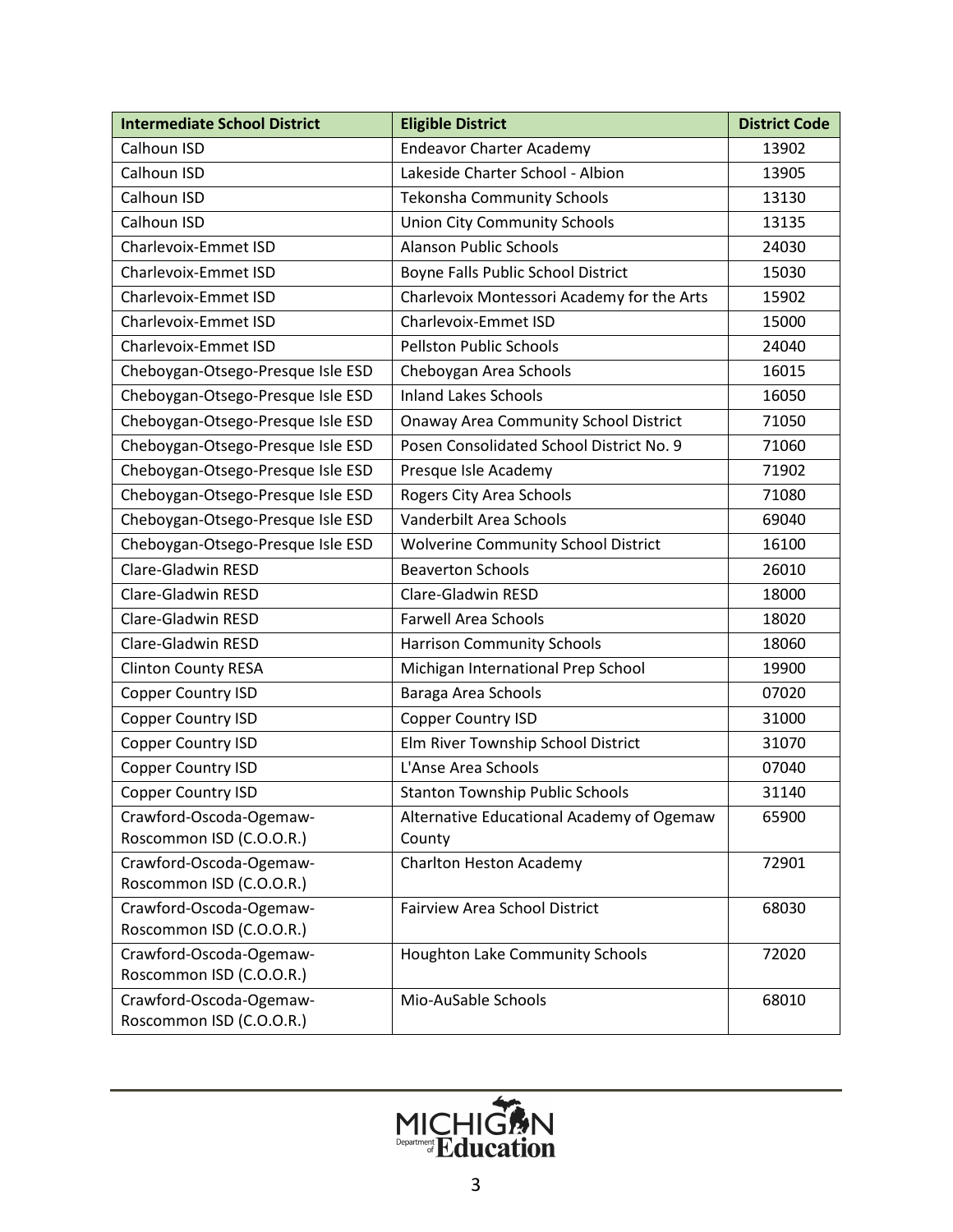| <b>Intermediate School District</b> | <b>Eligible District</b>                 | <b>District Code</b> |
|-------------------------------------|------------------------------------------|----------------------|
| Crawford-Oscoda-Ogemaw-             | Roscommon Area Public Schools            | 72010                |
| Roscommon ISD (C.O.O.R.)            |                                          |                      |
| Crawford-Oscoda-Ogemaw-             | West Branch-Rose City Area Schools       | 65045                |
| Roscommon ISD (C.O.O.R.)            |                                          |                      |
| Delta-Schoolcraft ISD               | Big Bay De Noc School District           | 21065                |
| Delta-Schoolcraft ISD               | Delta-Schoolcraft ISD                    | 21000                |
| Delta-Schoolcraft ISD               | Manistique Area Schools                  | 77010                |
| Delta-Schoolcraft ISD               | Mid Peninsula School District            | 21135                |
| Delta-Schoolcraft ISD               | Nah Tah Wahsh Public School Academy      | 55901                |
| Dickinson-Iron ISD                  | Dickinson-Iron ISD                       | 22000                |
| Dickinson-Iron ISD                  | West Iron County Public Schools          | 36025                |
| Eastern Upper Peninsula ISD         | <b>Bois Blanc Pines School District</b>  | 49020                |
| Eastern Upper Peninsula ISD         | <b>DeTour Area Schools</b>               | 17050                |
| Eastern Upper Peninsula ISD         | Eastern Upper Peninsula ISD              | 17000                |
| Eastern Upper Peninsula ISD         | <b>Engadine Consolidated Schools</b>     | 49055                |
| Eastern Upper Peninsula ISD         | Ojibwe Charter School                    | 17902                |
| Eastern Upper Peninsula ISD         | <b>Rudyard Area Schools</b>              | 17110                |
| Eastern Upper Peninsula ISD         | St. Ignace Area Schools                  | 49010                |
| Eastern Upper Peninsula ISD         | Three Lakes Academy                      | 49901                |
| Eastern Upper Peninsula ISD         | Whitefish Township Schools               | 17160                |
| <b>Eaton RESA</b>                   | <b>Bellevue Community Schools</b>        | 23010                |
| <b>Eaton RESA</b>                   | Insight School of Michigan               | 23903                |
| <b>Eaton RESA</b>                   | <b>Maple Valley Schools</b>              | 23065                |
| Genesee ISD                         | <b>Atherton Community Schools</b>        | 25130                |
| Genesee ISD                         | <b>Beecher Community School District</b> | 25240                |
| Genesee ISD                         | <b>Bendle Public Schools</b>             | 25060                |
| Genesee ISD                         | <b>Bentley Community School District</b> | 25230                |
| Genesee ISD                         | <b>Burton Glen Charter Academy</b>       | 25909                |
| Genesee ISD                         | Carman-Ainsworth Community Schools       | 25080                |
| Genesee ISD                         | Eagle's Nest Academy                     | 25916                |
| Genesee ISD                         | Flex High School of Michigan             | 25918                |
| Genesee ISD                         | Flint, School District of the City of    | 25010                |
| Genesee ISD                         | Genesee School District                  | 25070                |
| Genesee ISD                         | Genesee STEM Academy                     | 25900                |
| Genesee ISD                         | <b>Grand Blanc Academy</b>               | 25903                |
| Genesee ISD                         | <b>Greater Heights Academy</b>           | 25914                |
| Genesee ISD                         | International Academy of Flint           | 25905                |
| Genesee ISD                         | Kearsley Community School District       | 25110                |

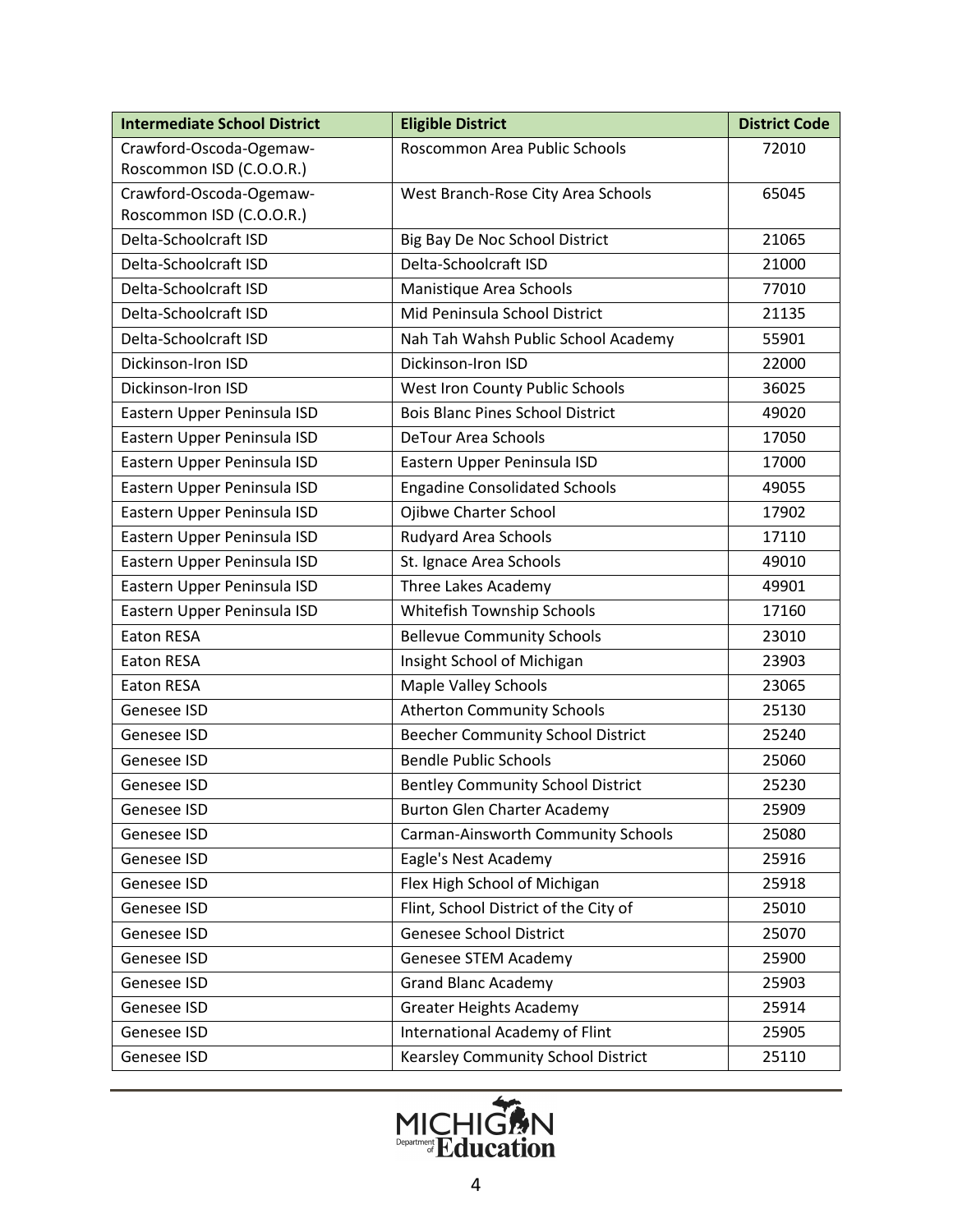| <b>Intermediate School District</b> | <b>Eligible District</b>                                                | <b>District Code</b> |
|-------------------------------------|-------------------------------------------------------------------------|----------------------|
| Genesee ISD                         | Linden Charter Academy                                                  | 25907                |
| Genesee ISD                         | Madison Academy                                                         | 25911                |
| Genesee ISD                         | Mt. Morris Consolidated Schools                                         | 25040                |
| Genesee ISD                         | Northridge Academy                                                      | 25904                |
| Genesee ISD                         | Richfield Public School Academy                                         | 25910                |
| Genesee ISD                         | The New Standard Academy                                                | 25912                |
| Genesee ISD                         | WAY Academy - Flint                                                     | 25915                |
| Genesee ISD                         | <b>Westwood Heights Schools</b>                                         | 25210                |
| Genesee ISD                         | <b>Woodland Park Academy</b>                                            | 25902                |
| Gogebic-Ontonagon ISD               | <b>Bessemer Area School District</b>                                    | 27010                |
| Gogebic-Ontonagon ISD               | Ontonagon Area School District                                          | 66050                |
| Gogebic-Ontonagon ISD               | Watersmeet Township School District                                     | 27080                |
| Gratiot-Isabella RESD               | Alma Public Schools                                                     | 29010                |
| Gratiot-Isabella RESD               | <b>Ashley Community Schools</b>                                         | 29020                |
| Gratiot-Isabella RESD               | St. Louis Public Schools                                                | 29100                |
| Hillsdale ISD                       | Hillsdale ISD                                                           | 30000                |
| Hillsdale ISD                       | <b>Litchfield Community Schools</b>                                     | 30040                |
| Hillsdale ISD                       | North Adams-Jerome Public Schools                                       | 30050                |
| Hillsdale ISD                       | <b>Pittsford Area Schools</b>                                           | 30060                |
| Hillsdale ISD                       | <b>Waldron Area Schools</b>                                             | 30080                |
| Huron ISD                           | <b>Caseville Public Schools</b>                                         | 32030                |
| Huron ISD                           | <b>Church School District</b>                                           | 32040                |
| Huron ISD                           | Huron ISD                                                               | 32000                |
| Huron ISD                           | Owendale-Gagetown Area School District                                  | 32090                |
| Ingham ISD                          | <b>Blended Learning Academies Credit Recovery</b><br><b>High School</b> | 33915                |
| Ingham ISD                          | <b>Great Lakes Cyber Academy</b>                                        | 33914                |
| Ingham ISD                          | Lansing Charter Academy                                                 | 33910                |
| Ingham ISD                          | Lansing Public School District                                          | 33020                |
| Ingham ISD                          | Mid-Michigan Leadership Academy                                         | 33904                |
| Ingham ISD                          | Windemere Park Charter Academy                                          | 33909                |
| Ionia County ISD                    | Ionia Public Schools                                                    | 34010                |
| Ionia County ISD                    | Ionia Township S/D #2                                                   | 34360                |
| <b>losco RESA</b>                   | Alternative Educational Academy of Iosco<br>County                      | 35902                |
| <b>losco RESA</b>                   | Hale Area Schools                                                       | 35020                |
| <b>losco RESA</b>                   | <b>losco RESA</b>                                                       | 35000                |
| <b>losco RESA</b>                   | Oscoda Area Schools                                                     | 35010                |

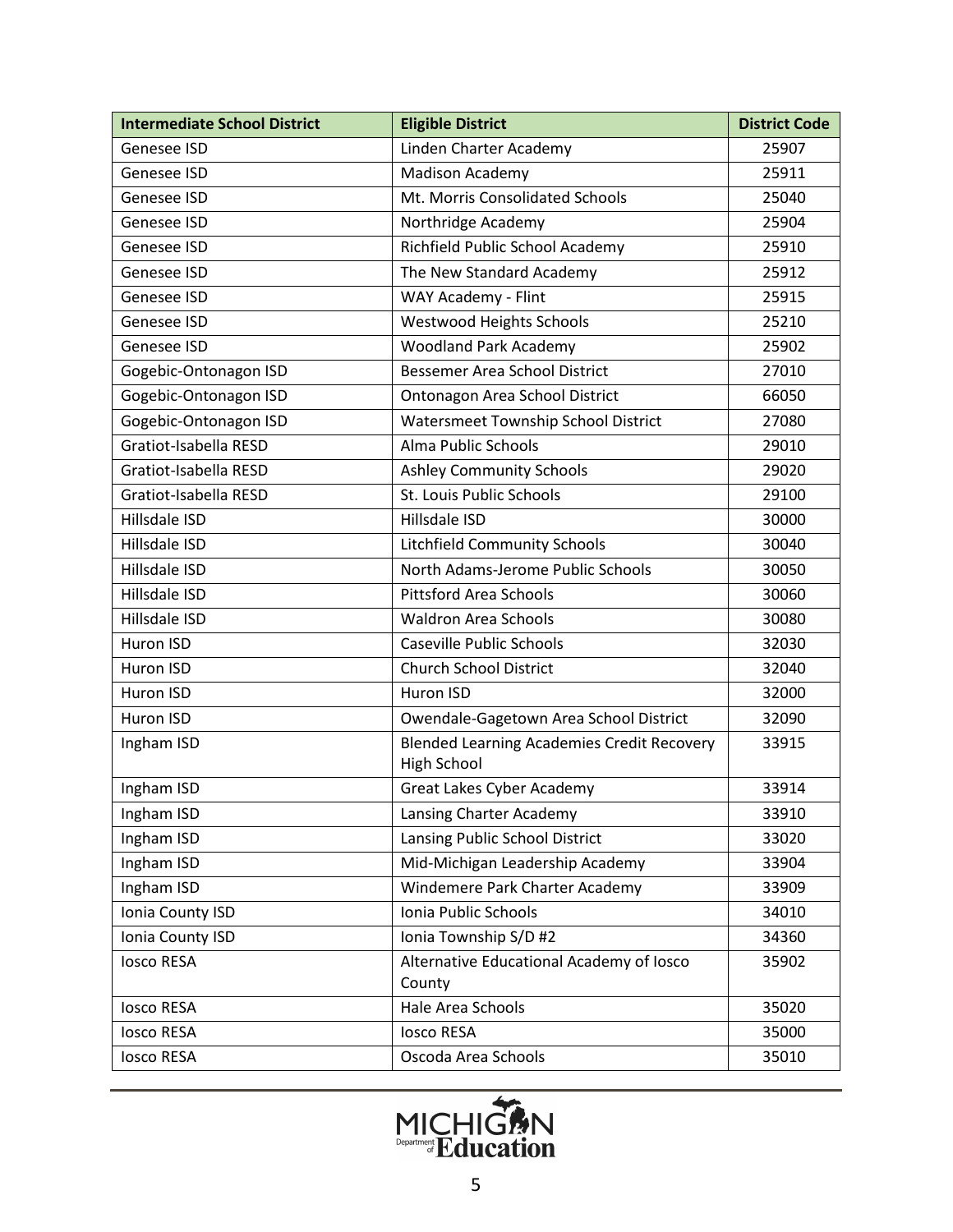| <b>Intermediate School District</b> | <b>Eligible District</b>                   | <b>District Code</b> |
|-------------------------------------|--------------------------------------------|----------------------|
| losco RESA                          | Whittemore-Prescott Area Schools           | 35040                |
| Jackson ISD                         | Da Vinci Institute                         | 38901                |
| Jackson ISD                         | <b>East Jackson Community Schools</b>      | 38090                |
| Jackson ISD                         | <b>Francis Street Primary School</b>       | 38904                |
| Jackson ISD                         | Jackson ISD                                | 38000                |
| Jackson ISD                         | Jackson Public Schools                     | 38170                |
| Jackson ISD                         | Northwest Community Schools                | 38140                |
| Jackson ISD                         | <b>Springport Public Schools</b>           | 38150                |
| Jackson ISD                         | Vandercook Lake Public Schools             | 38020                |
| Kalamazoo RESA                      | <b>Comstock Public Schools</b>             | 39030                |
| Kalamazoo RESA                      | Evergreen Academy                          | 39908                |
| Kalamazoo RESA                      | <b>Forest Academy</b>                      | 39907                |
| Kalamazoo RESA                      | Kalamazoo Covenant Academy                 | 39911                |
| Kalamazoo RESA                      | Kalamazoo Public Schools                   | 39010                |
| Kalamazoo RESA                      | Kalamazoo RESA                             | 39000                |
| Kalamazoo RESA                      | Lakeside Charter School - Kalamazoo        | 39900                |
| Kalamazoo RESA                      | Paramount Charter Academy                  | 39905                |
| Kalamazoo RESA                      | Youth Advancement Academy                  | 39906                |
| Kent ISD                            | <b>Covenant House Academy Grand Rapids</b> | 41900                |
| Kent ISD                            | Flat River Academy                         | 41911                |
| Kent ISD                            | Godfrey-Lee Public Schools                 | 41120                |
| Kent ISD                            | Godwin Heights Public Schools              | 41020                |
| Kent ISD                            | <b>Grand Rapids Public Schools</b>         | 41010                |
| Kent ISD                            | <b>Grand River Preparatory High School</b> | 41930                |
| Kent ISD                            | Hope Academy of West Michigan              | 41926                |
| Kent ISD                            | Kelloggsville Public Schools               | 41140                |
| Kent ISD                            | Kent City Community Schools                | 41150                |
| Kent ISD                            | Kentwood Public Schools                    | 41160                |
| Kent ISD                            | Knapp Charter Academy                      | 41914                |
| Kent ISD                            | Lighthouse Academy                         | 41922                |
| Kent ISD                            | Michigan Virtual Charter Academy           | 41925                |
| Kent ISD                            | New Branches Charter Academy               | 41901                |
| Kent ISD                            | NexTech High School                        | 41929                |
| Kent ISD                            | Ridge Park Charter Academy                 | 41919                |
| Kent ISD                            | River City Scholars Charter Academy        | 41928                |
| Kent ISD                            | Vista Charter Academy                      | 41909                |
| Kent ISD                            | Wellspring Preparatory High School         | 41923                |
| Kent ISD                            | West MI Academy of Environmental Science   | 41904                |

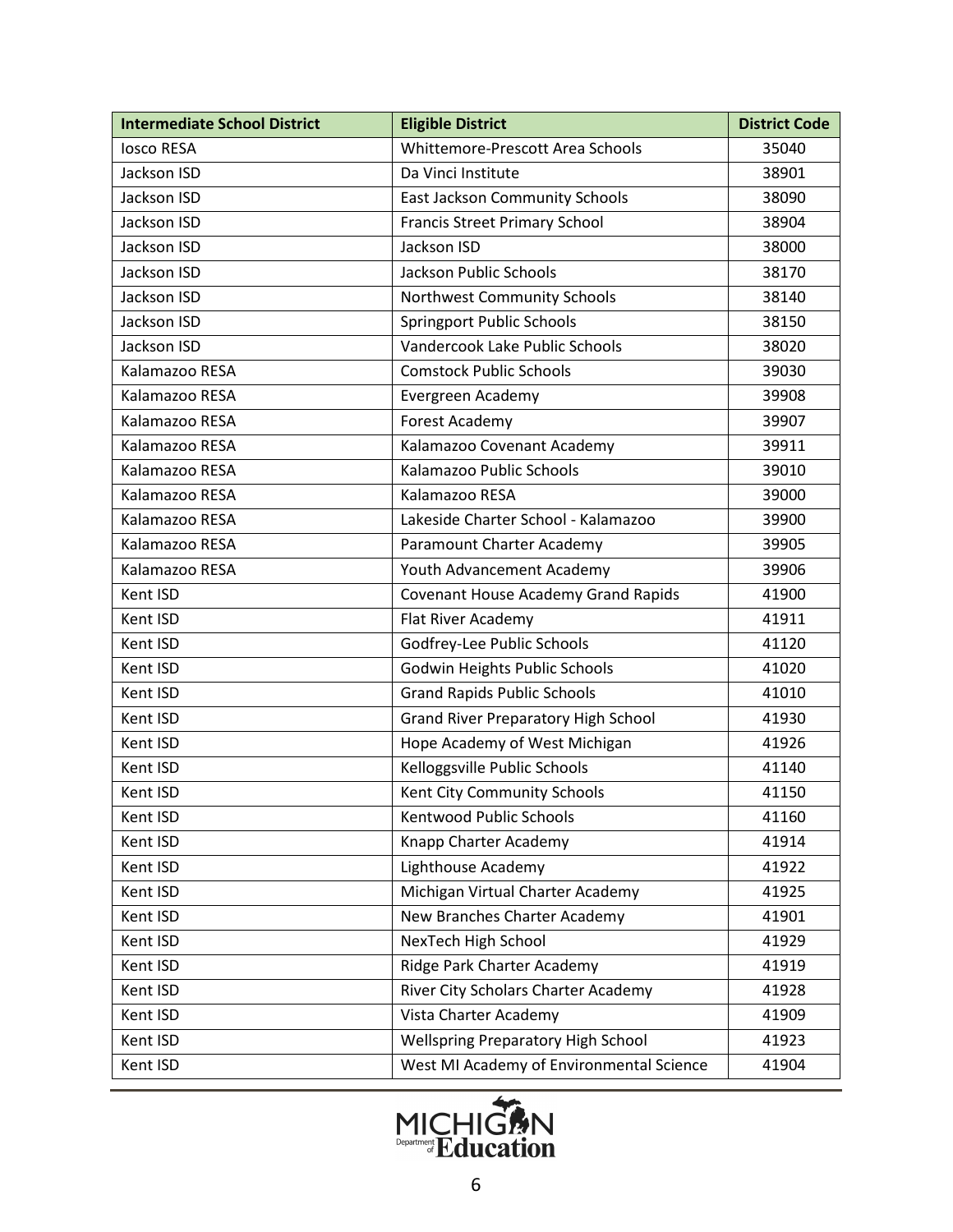| <b>Intermediate School District</b> | <b>Eligible District</b>                | <b>District Code</b> |
|-------------------------------------|-----------------------------------------|----------------------|
| Kent ISD                            | William C. Abney Academy                | 41917                |
| Kent ISD                            | <b>Wyoming Public Schools</b>           | 41026                |
| Lapeer ISD                          | Lapeer ISD                              | 44000                |
| Lenawee ISD                         | <b>Adrian Public Schools</b>            | 46010                |
| Lenawee ISD                         | <b>Hudson Area Schools</b>              | 46080                |
| Lenawee ISD                         | Madison School District (Lenawee)       | 46090                |
| Lenawee ISD                         | Morenci Area Schools                    | 46100                |
| Lewis Cass ISD                      | <b>Cassopolis Public Schools</b>        | 14010                |
| Lewis Cass ISD                      | Dowagiac Union School District          | 14020                |
| Lewis Cass ISD                      | <b>Marcellus Community Schools</b>      | 14050                |
| Macomb ISD                          | Academy of Warren                       | 50911                |
| Macomb ISD                          | Center Line Public Schools              | 50010                |
| Macomb ISD                          | <b>Clintondale Community Schools</b>    | 50070                |
| Macomb ISD                          | Conner Creek Academy East               | 50902                |
| Macomb ISD                          | <b>Eastpointe Community Schools</b>     | 50020                |
| Macomb ISD                          | <b>Fitzgerald Public Schools</b>        | 50090                |
| Macomb ISD                          | <b>Global Preparatory Academy</b>       | 50904                |
| Macomb ISD                          | Huron Academy                           | 50903                |
| Macomb ISD                          | Macomb Montessori Academy               | 50914                |
| Macomb ISD                          | Mount Clemens Community School District | 50160                |
| Macomb ISD                          | Prevail Academy                         | 50909                |
| Macomb ISD                          | Reach Charter Academy                   | 50912                |
| Macomb ISD                          | <b>Rising Stars Academy</b>             | 50915                |
| Macomb ISD                          | <b>Roseville Community Schools</b>      | 50030                |
| Macomb ISD                          | South Lake Schools                      | 50200                |
| Macomb ISD                          | Van Dyke Public Schools                 | 50220                |
| Macomb ISD                          | <b>Warren Consolidated Schools</b>      | 50230                |
| Manistee ISD                        | <b>Bear Lake Schools</b>                | 51020                |
| Manistee ISD                        | Casman Alternative Academy              | 51903                |
| Manistee ISD                        | Kaleva Norman Dickson School District   | 51045                |
| Manistee ISD                        | Manistee ISD                            | 51000                |
| Manistee ISD                        | Michigan Great Lakes Virtual Academy    | 51905                |
| Marquette-Alger RESA                | <b>Burt Township School District</b>    | 02020                |
| Marquette-Alger RESA                | <b>Gwinn Area Community Schools</b>     | 52040                |
| Marquette-Alger RESA                | North Star Academy                      | 52901                |
| Marquette-Alger RESA                | Powell Township Schools                 | 52100                |
| Marquette-Alger RESA                | Republic-Michigamme Schools             | 52110                |
| Marquette-Alger RESA                | Wells Township School District          | 52160                |

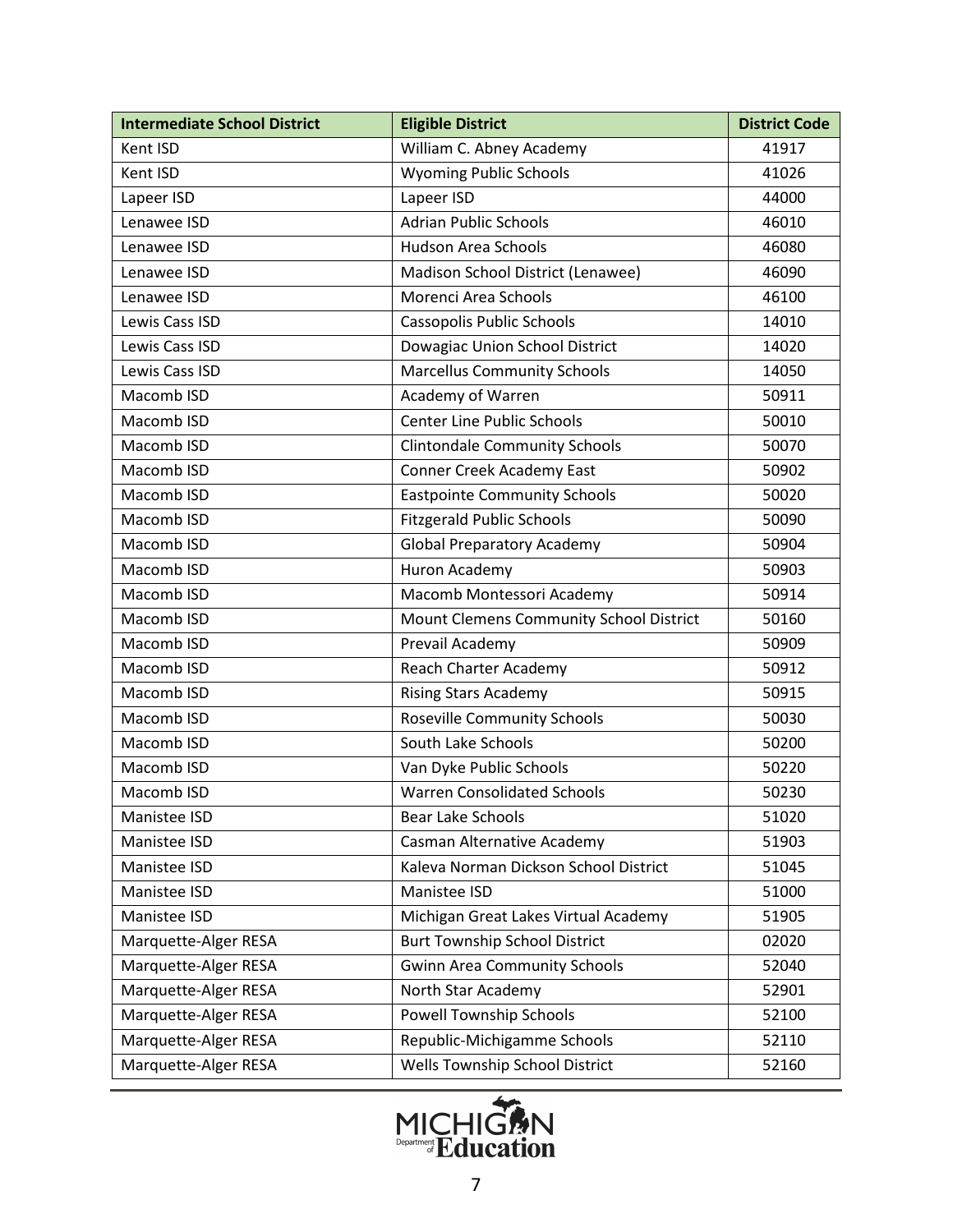| <b>Intermediate School District</b> | <b>Eligible District</b>                                       | <b>District Code</b> |
|-------------------------------------|----------------------------------------------------------------|----------------------|
| Mecosta-Osceola ISD                 | Chippewa Hills School District                                 | 54025                |
| Mecosta-Osceola ISD                 | <b>Evart Public Schools</b>                                    | 67020                |
| Mecosta-Osceola ISD                 | <b>Marion Public Schools</b>                                   | 67050                |
| Mecosta-Osceola ISD                 | Mecosta-Osceola ISD                                            | 54000                |
| Mecosta-Osceola ISD                 | Morley Stanwood Community Schools                              | 54040                |
| Menominee ISD                       | Carney-Nadeau Public Schools                                   | 55010                |
| Menominee ISD                       | <b>Uplift Michigan Academy</b>                                 | 55900                |
| <b>Midland County ESA</b>           | Academic and Career Education Academy                          | 56903                |
| <b>Midland County ESA</b>           | <b>Coleman Community Schools</b>                               | 56030                |
| <b>Midland County ESA</b>           | Windover High School                                           | 56901                |
| Monroe County ISD                   | Monroe Public Schools                                          | 58010                |
| Montcalm Area ISD                   | Carson City-Crystal Area Schools                               | 59020                |
| Montcalm Area ISD                   | <b>Central Montcalm Public Schools</b>                         | 59125                |
| Montcalm Area ISD                   | Montabella Community Schools                                   | 59045                |
| Montcalm Area ISD                   | Success Virtual Learning Centers of Michigan                   | 59900                |
| Montcalm Area ISD                   | Tri County Area Schools                                        | 59080                |
| Montcalm Area ISD                   | <b>Vestaburg Community Schools</b>                             | 59150                |
| Muskegon Area ISD                   | <b>Holton Public Schools</b>                                   | 61120                |
| Muskegon Area ISD                   | Muskegon Area ISD                                              | 61000                |
| Muskegon Area ISD                   | Muskegon Covenant Academy                                      | 61906                |
| Muskegon Area ISD                   | Muskegon Heights Public School Academy<br>System               | 61905                |
| Muskegon Area ISD                   | Muskegon Montessori Academy for<br><b>Environmental Change</b> | 61900                |
| Muskegon Area ISD                   | Muskegon, Public Schools of the City of                        | 61010                |
| Muskegon Area ISD                   | Oakridge Public Schools                                        | 61065                |
| Muskegon Area ISD                   | <b>Orchard View Schools</b>                                    | 61190                |
| Muskegon Area ISD                   | Three Oaks Public School Academy                               | 61904                |
| Muskegon Area ISD                   | <b>Timberland Academy</b>                                      | 61902                |
| Newaygo County RESA                 | <b>Big Jackson School District</b>                             | 62470                |
| Newaygo County RESA                 | <b>Hesperia Community Schools</b>                              | 62060                |
| Newaygo County RESA                 | Newaygo Public School District                                 | 62070                |
| Newaygo County RESA                 | White Cloud Public Schools                                     | 62090                |
| <b>Oakland Schools</b>              | <b>Advanced Technology Academy</b>                             | 63914                |
| Oakland Schools                     | Arts and Technology Academy of Pontiac                         | 63915                |
| Oakland Schools                     | <b>Bradford Academy</b>                                        | 63917                |
| <b>Oakland Schools</b>              | <b>Clarenceville School District</b>                           | 63090                |
| Oakland Schools                     | Crescent Academy                                               | 63921                |

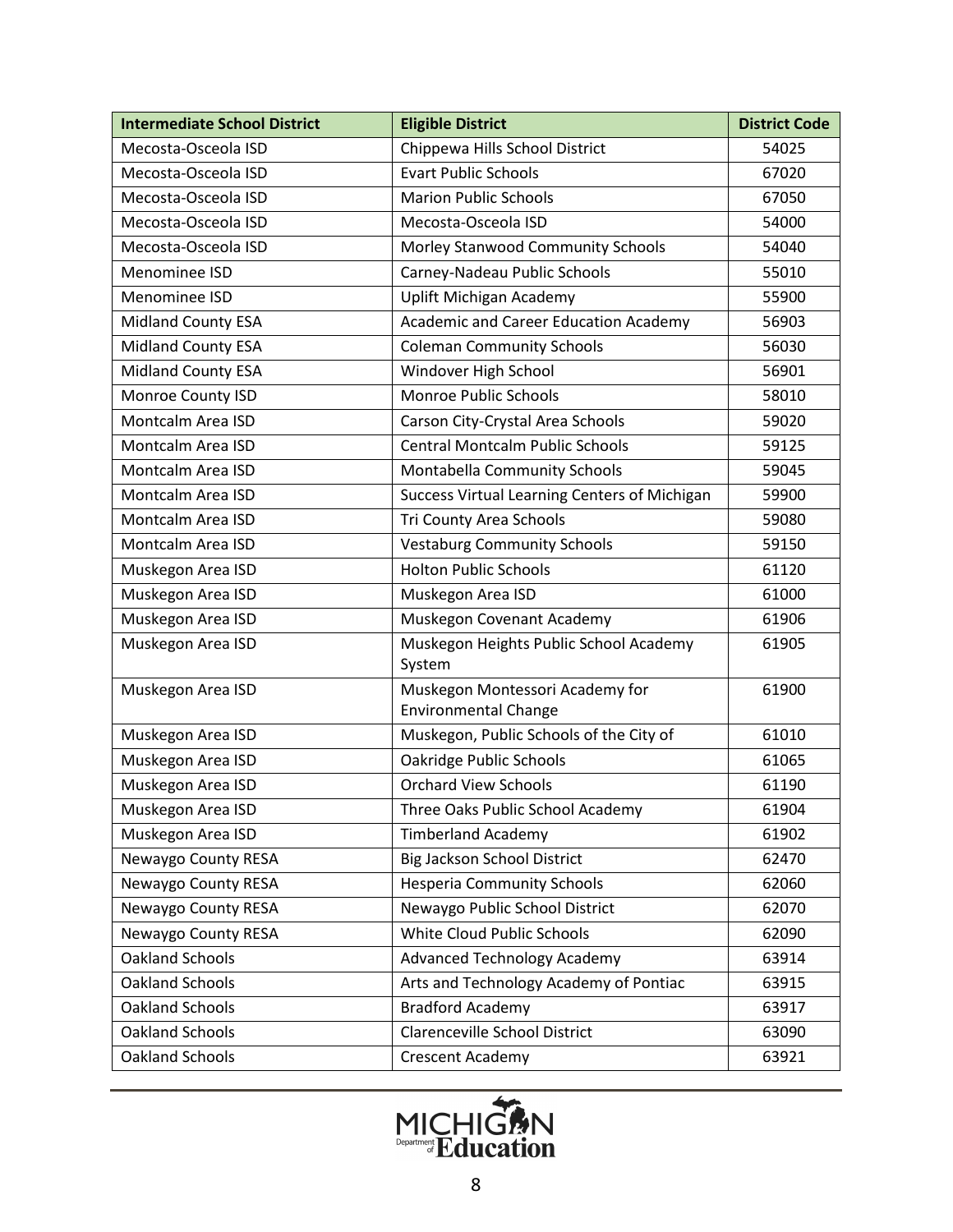| <b>Intermediate School District</b> | <b>Eligible District</b>                                 | <b>District Code</b> |
|-------------------------------------|----------------------------------------------------------|----------------------|
| <b>Oakland Schools</b>              | Dr. Joseph F. Pollack Academic Center of                 | 63910                |
|                                     | Excellence                                               |                      |
| <b>Oakland Schools</b>              | <b>Ferndale Public Schools</b>                           | 63020                |
| <b>Oakland Schools</b>              | Great Lakes Academy                                      | 63907                |
| Oakland Schools                     | <b>Great Oaks Academy</b>                                | 63922                |
| <b>Oakland Schools</b>              | Hazel Park, School District of the City of               | 63130                |
| <b>Oakland Schools</b>              | Keys Grace Academy                                       | 63938                |
| <b>Oakland Schools</b>              | Laurus Academy                                           | 63918                |
| <b>Oakland Schools</b>              | Life Skills Center of Pontiac                            | 63920                |
| <b>Oakland Schools</b>              | <b>Lighthouse Connections Academy</b>                    | 63939                |
| <b>Oakland Schools</b>              | <b>Madison District Public Schools</b>                   | 63140                |
| <b>Oakland Schools</b>              | Michigan Mathematics and Science Academy                 | 63924                |
| <b>Oakland Schools</b>              | Momentum Academy                                         | 63928                |
| <b>Oakland Schools</b>              | Oak Park, School District of the City of                 | 63250                |
| <b>Oakland Schools</b>              | Oakland International Academy                            | 63912                |
| <b>Oakland Schools</b>              | Oakside Scholars Charter Academy                         | 63909                |
| <b>Oakland Schools</b>              | Pontiac Academy for Excellence                           | 63906                |
| <b>Oakland Schools</b>              | Pontiac City School District                             | 63030                |
| <b>Oakland Schools</b>              | Sarah J. Webber Media Arts Academy                       | 63900                |
| <b>Oakland Schools</b>              | <b>Walton Charter Academy</b>                            | 63913                |
| Ottawa Area ISD                     | <b>Holland City School District</b>                      | 70020                |
| Ottawa Area ISD                     | Vanderbilt Charter Academy                               | 70905                |
| Ottawa Area ISD                     | West Ottawa Public School District                       | 70070                |
| Saginaw ISD                         | <b>Bridgeport-Spaulding Community School</b><br>District | 73180                |
| Saginaw ISD                         | <b>Carrollton Public Schools</b>                         | 73030                |
| Saginaw ISD                         | Francis Reh PSA                                          | 73909                |
| Saginaw ISD                         | International Academy of Saginaw                         | 73912                |
| Saginaw ISD                         | North Saginaw Charter Academy                            | 73910                |
| Saginaw ISD                         | Saginaw Covenant Academy                                 | 73900                |
| Saginaw ISD                         | Saginaw Learn to Earn Academy                            | 73911                |
| Saginaw ISD                         | Saginaw Preparatory Academy                              | 73908                |
| Saginaw ISD                         | Saginaw, School District of the City of                  | 73010                |
| Saginaw ISD                         | The Woodley Leadership Academy                           | 73901                |
| Sanilac ISD                         | <b>Brown City Community Schools</b>                      | 76060                |
| Sanilac ISD                         | Carsonville-Port Sanilac School District                 | 76070                |
| Sanilac ISD                         | Deckerville Community School District                    | 76090                |
| Sanilac ISD                         | Peck Community School District                           | 76180                |

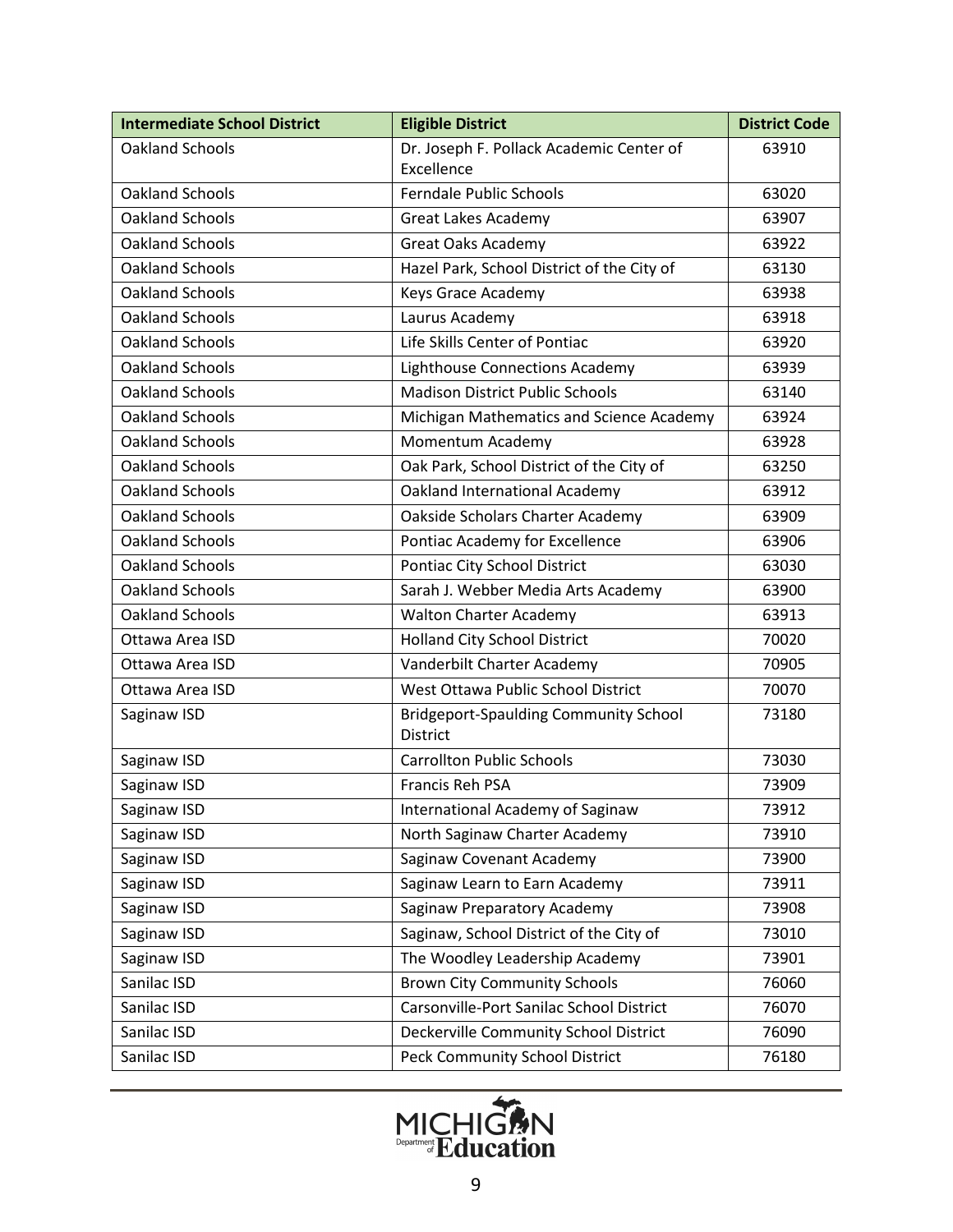| <b>Intermediate School District</b> | <b>Eligible District</b>                     | <b>District Code</b> |
|-------------------------------------|----------------------------------------------|----------------------|
| Shiawassee RESD                     | <b>Owosso Public Schools</b>                 | 78110                |
| Shiawassee RESD                     | Shiawassee Regional ESD                      | 78000                |
| St. Clair County RESA               | East Shore Leadership Academy                | 74900                |
| St. Clair County RESA               | Landmark Academy                             | 74903                |
| St. Clair County RESA               | St. Clair County Intervention Academy        | 74911                |
| St. Clair County RESA               | Virtual Learning Academy of St. Clair County | 74912                |
| St. Joseph ISD                      | <b>Burr Oak Community School District</b>    | 75020                |
| St. Joseph ISD                      | <b>Constantine Public School District</b>    | 75050                |
| St. Joseph ISD                      | St. Joseph County ISD                        | 75000                |
| St. Joseph ISD                      | <b>Sturgis Public Schools</b>                | 75010                |
| St. Joseph ISD                      | White Pigeon Community Schools               | 75070                |
| Traverse Bay Area ISD               | Alba Public Schools                          | 05010                |
| Traverse Bay Area ISD               | <b>Benzie County Central Schools</b>         | 10015                |
| Traverse Bay Area ISD               | <b>Central Lake Public Schools</b>           | 05035                |
| Traverse Bay Area ISD               | Excelsior Township S/D #1                    | 40060                |
| Traverse Bay Area ISD               | <b>Forest Area Community Schools</b>         | 40020                |
| Traverse Bay Area ISD               | Kalkaska Public Schools                      | 40040                |
| Traverse Bay Area ISD               | Mancelona Public Schools                     | 05070                |
| Traverse Bay Area ISD               | Northport Public School District             | 45040                |
| Tuscola ISD                         | Akron-Fairgrove Schools                      | 79010                |
| Tuscola ISD                         | Mayville Community School District           | 79090                |
| Tuscola ISD                         | Tuscola ISD                                  | 79000                |
| Tuscola ISD                         | <b>Vassar Public Schools</b>                 | 79150                |
| Van Buren ISD                       | Bangor Public Schools (Van Buren)            | 80020                |
| Van Buren ISD                       | Bangor Township S/D #8                       | 80240                |
| Van Buren ISD                       | Bloomingdale Public School District          | 80090                |
| Van Buren ISD                       | <b>Covert Public Schools</b>                 | 80040                |
| Van Buren ISD                       | <b>Decatur Public Schools</b>                | 80050                |
| Van Buren ISD                       | <b>Hartford Public Schools</b>               | 80120                |
| Van Buren ISD                       | Lawrence Public Schools                      | 80130                |
| Van Buren ISD                       | Michigan Online School                       | 80900                |
| Van Buren ISD                       | South Haven Public Schools                   | 80010                |
| Washtenaw ISD                       | Ann Arbor Learning Community                 | 81904                |
| Washtenaw ISD                       | Central Academy                              | 81902                |
| Washtenaw ISD                       | Fortis Academy                               | 81906                |
| Washtenaw ISD                       | <b>Global Tech Academy</b>                   | 81900                |
| Washtenaw ISD                       | <b>Multicultural Academy</b>                 | 81908                |
| Washtenaw ISD                       | <b>WSC Academy</b>                           | 81911                |

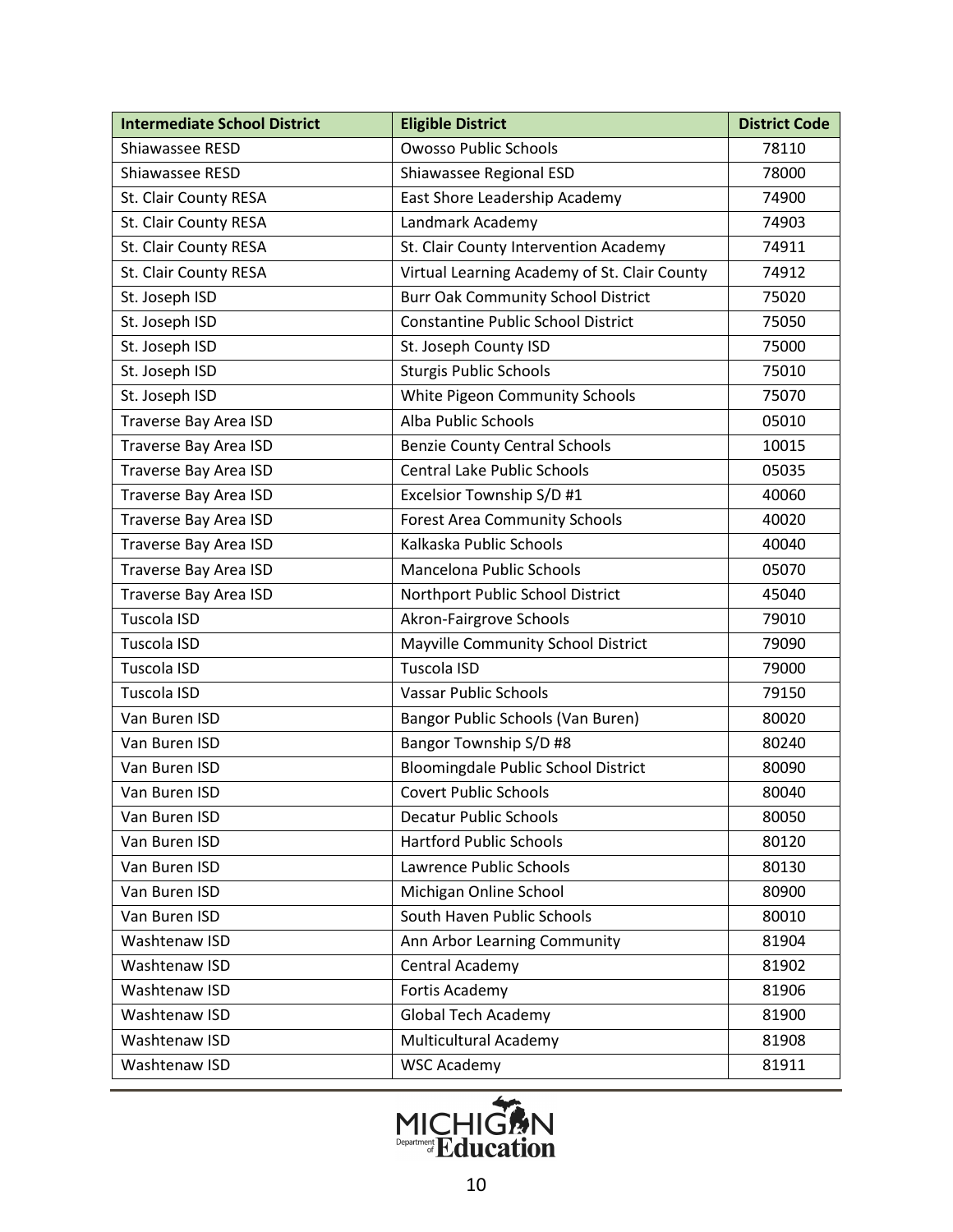| <b>Intermediate School District</b> | <b>Eligible District</b>                      | <b>District Code</b> |
|-------------------------------------|-----------------------------------------------|----------------------|
| Washtenaw ISD                       | <b>Ypsilanti Community Schools</b>            | 81020                |
| Wayne RESA                          | Academy for Business and Technology           | 82921                |
| Wayne RESA                          | ACE Academy (SDA)                             | 82998                |
| Wayne RESA                          | American International Academy                | 82730                |
| Wayne RESA                          | American Montessori Academy                   | 82981                |
| Wayne RESA                          | Barack Obama Leadership Academy               | 82933                |
| Wayne RESA                          | <b>Bridge Academy</b>                         | 82983                |
| Wayne RESA                          | Caniff Liberty Academy                        | 82745                |
| Wayne RESA                          | Capstone Academy Charter School (SDA)         | 82752                |
| Wayne RESA                          | Cesar Chavez Academy                          | 82918                |
| Wayne RESA                          | <b>Chandler Park Academy</b>                  | 82923                |
| Wayne RESA                          | Clara B. Ford Academy (SDA)                   | 82996                |
| Wayne RESA                          | Commonwealth Community Development<br>Academy | 82919                |
| Wayne RESA                          | Cornerstone Health and Technology School      | 82741                |
| Wayne RESA                          | Cornerstone Jefferson-Douglass Academy        | 82760                |
| Wayne RESA                          | Covenant House Academy Detroit                | 82991                |
| Wayne RESA                          | <b>Crestwood School District</b>              | 82230                |
| Wayne RESA                          | David Ellis Academy                           | 82947                |
| Wayne RESA                          | David Ellis Academy West                      | 82994                |
| Wayne RESA                          | Dearborn City School District                 | 82030                |
| Wayne RESA                          | Dearborn Heights School District #7           | 82040                |
| Wayne RESA                          | Detroit Academy of Arts and Sciences          | 82929                |
| Wayne RESA                          | Detroit Achievement Academy                   | 82700                |
| Wayne RESA                          | Detroit Collegiate High School                | 82764                |
| Wayne RESA                          | <b>Detroit Community Schools</b>              | 82925                |
| Wayne RESA                          | Detroit Edison Public School Academy          | 82945                |
| Wayne RESA                          | Detroit Enterprise Academy                    | 82979                |
| Wayne RESA                          | <b>Detroit Innovation Academy</b>             | 82739                |
| Wayne RESA                          | Detroit Leadership Academy                    | 82722                |
| Wayne RESA                          | Detroit Merit Charter Academy                 | 82974                |
| Wayne RESA                          | <b>Detroit Premier Academy</b>                | 82985                |
| Wayne RESA                          | Detroit Public Safety Academy                 | 82704                |
| Wayne RESA                          | Detroit Public Schools Community District     | 82015                |
| Wayne RESA                          | <b>Detroit Service Learning Academy</b>       | 82953                |
| Wayne RESA                          | Distinctive College Prep.                     | 82763                |
| Wayne RESA                          | Dove Academy of Detroit                       | 82930                |
| Wayne RESA                          | Eaton Academy                                 | 82915                |

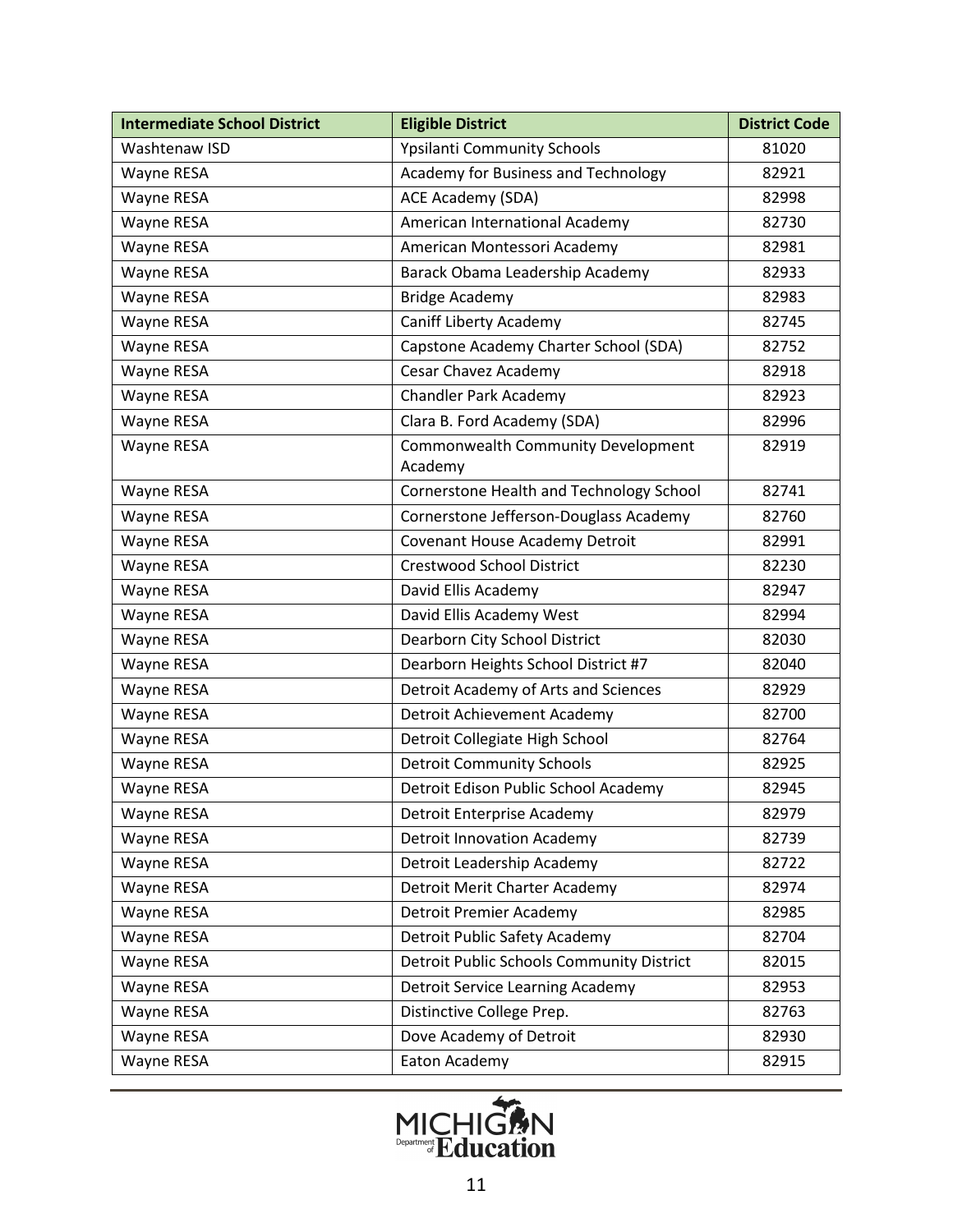| <b>Intermediate School District</b> | <b>Eligible District</b>                            | <b>District Code</b> |
|-------------------------------------|-----------------------------------------------------|----------------------|
| Wayne RESA                          | <b>Ecorse Public Schools</b>                        | 82250                |
| Wayne RESA                          | Escuela Avancemos                                   | 82744                |
| Wayne RESA                          | Flagship Charter Academy                            | 82997                |
| Wayne RESA                          | Frontier International Academy                      | 82987                |
| Wayne RESA                          | George Crockett Academy                             | 82937                |
| Wayne RESA                          | George Washington Carver Academy                    | 82963                |
| Wayne RESA                          | <b>Global Heights Academy</b>                       | 82725                |
| Wayne RESA                          | <b>Grand River Academy</b>                          | 82757                |
| Wayne RESA                          | Hamtramck Academy                                   | 82977                |
| Wayne RESA                          | Hamtramck, School District of the City of           | 82060                |
| Wayne RESA                          | Hanley International Academy                        | 82986                |
| Wayne RESA                          | Harper Woods, The School District of the City<br>of | 82320                |
| Wayne RESA                          | Henry Ford Academy                                  | 82926                |
| Wayne RESA                          | Highland Park Public School Academy System          | 82749                |
| Wayne RESA                          | Hope Academy                                        | 82942                |
| Wayne RESA                          | Hope of Detroit Academy                             | 82957                |
| Wayne RESA                          | <b>Inkster Preparatory Academy</b>                  | 82762                |
| Wayne RESA                          | Jalen Rose Leadership Academy                       | 82728                |
| Wayne RESA                          | Joy Preparatory Academy                             | 82958                |
| Wayne RESA                          | Legacy Charter Academy                              | 82723                |
| Wayne RESA                          | Lincoln Park, School District of the City of        | 82090                |
| Wayne RESA                          | MacDowell Preparatory Academy                       | 82747                |
| Wayne RESA                          | Madison-Carver Academy                              | 82742                |
| Wayne RESA                          | Martin Luther King, Jr. Education Center<br>Academy | 82910                |
| Wayne RESA                          | Marvin L. Winans Academy of Performing<br>Arts      | 82924                |
| Wayne RESA                          | Melvindale-North Allen Park Schools                 | 82045                |
| Wayne RESA                          | Metro Charter Academy                               | 82967                |
| Wayne RESA                          | Michigan Educational Choice Center                  | 82751                |
| Wayne RESA                          | New Paradigm College Prep                           | 82713                |
| Wayne RESA                          | New Paradigm Glazer-Loving Academy                  | 82735                |
| Wayne RESA                          | Old Redford Academy                                 | 82956                |
| Wayne RESA                          | Pathways Academy                                    | 82737                |
| Wayne RESA                          | Pembroke Academy                                    | 82765                |
| Wayne RESA                          | Plymouth Educational Center Charter School          | 82904                |
| Wayne RESA                          | Quest Charter Academy                               | 82718                |

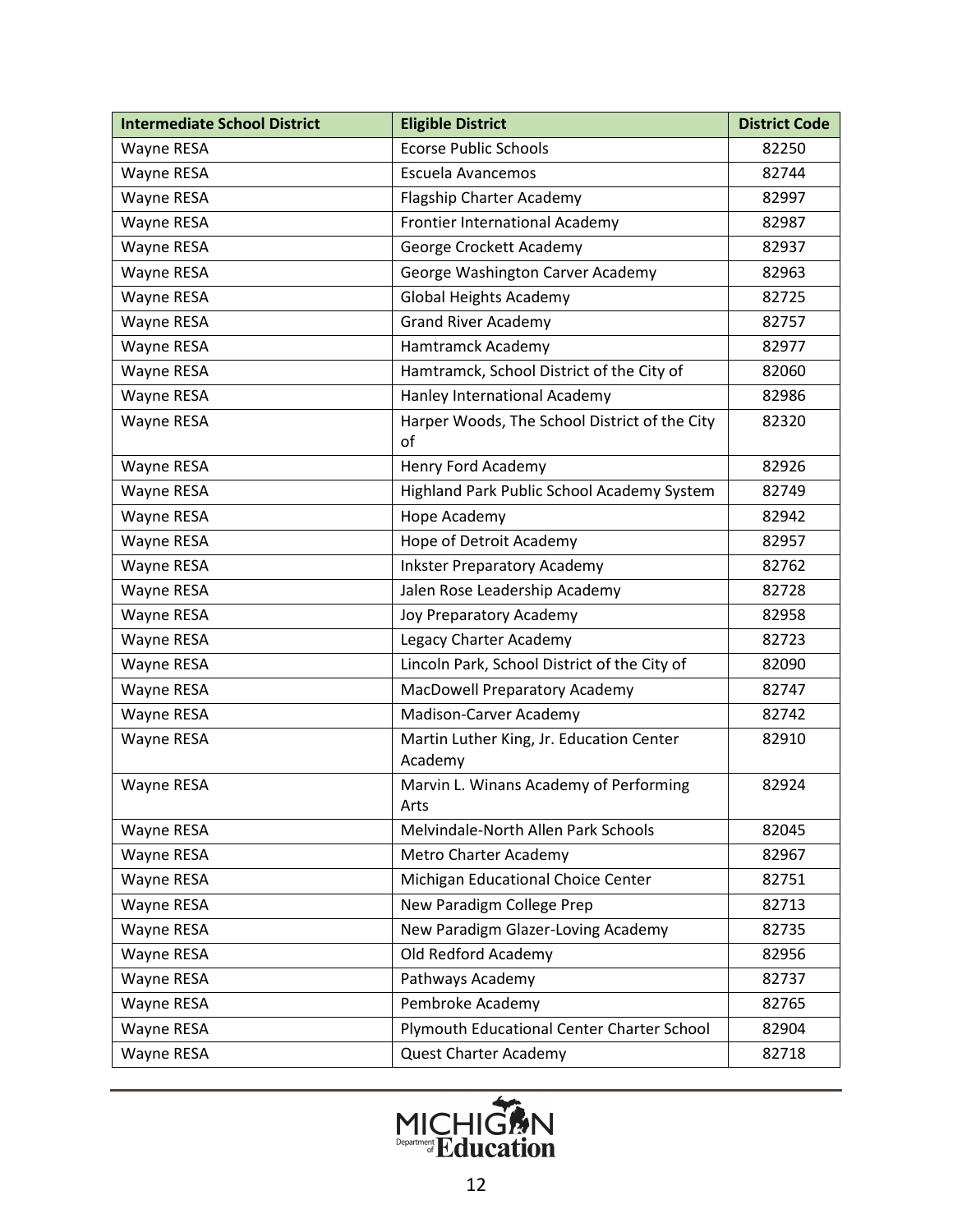| <b>Intermediate School District</b> | <b>Eligible District</b>                          | <b>District Code</b> |
|-------------------------------------|---------------------------------------------------|----------------------|
| Wayne RESA                          | Redford Union Schools, District No. 1             | 82110                |
| Wayne RESA                          | Regent Park Scholars Charter Academy              | 82727                |
| Wayne RESA                          | River Rouge, School District of the City of       | 82120                |
| Wayne RESA                          | Riverside Academy                                 | 82975                |
| Wayne RESA                          | <b>Romulus Community Schools</b>                  | 82130                |
| Wayne RESA                          | <b>Rutherford Winans Academy</b>                  | 82748                |
| Wayne RESA                          | South Redford School District                     | 82140                |
| Wayne RESA                          | <b>Star International Academy</b>                 | 82941                |
| Wayne RESA                          | Summit Academy                                    | 82916                |
| Wayne RESA                          | Summit Academy North                              | 82938                |
| Wayne RESA                          | Taylor Exemplar Academy                           | 82995                |
| Wayne RESA                          | <b>Taylor Preparatory High School</b>             | 82756                |
| Wayne RESA                          | <b>Taylor School District</b>                     | 82150                |
| Wayne RESA                          | The Dearborn Academy                              | 82928                |
| Wayne RESA                          | The James and Grace Lee Boggs School              | 82706                |
| Wayne RESA                          | <b>Tipton Academy</b>                             | 82754                |
| Wayne RESA                          | <b>Trillium Academy</b>                           | 82973                |
| Wayne RESA                          | Universal Academy                                 | 82950                |
| Wayne RESA                          | <b>Universal Learning Academy</b>                 | 82982                |
| Wayne RESA                          | University Prepararatory Art & Design             | 82703                |
| Wayne RESA                          | University Preparatory Academy (PSAD)             | 82702                |
| Wayne RESA                          | University Preparatory Science and Math<br>(PSAD) | 82701                |
| Wayne RESA                          | University Yes Academy                            | 82724                |
| Wayne RESA                          | Vista Meadows Academy                             | 82716                |
| Wayne RESA                          | Voyageur Academy                                  | 82940                |
| Wayne RESA                          | Warrendale Charter Academy                        | 82970                |
| Wayne RESA                          | Washington-Parks Academy                          | 82719                |
| Wayne RESA                          | W-A-Y Academy                                     | 82746                |
| Wayne RESA                          | WAY Michigan                                      | 82710                |
| Wayne RESA                          | Wayne-Westland Community School District          | 82160                |
| Wayne RESA                          | West Village Academy                              | 82959                |
| Wayne RESA                          | <b>Westfield Charter Academy</b>                  | 82766                |
| Wayne RESA                          | <b>Weston Preparatory Academy</b>                 | 82943                |
| Wayne RESA                          | <b>Westwood Community School District</b>         | 82240                |
| West Shore ESD                      | <b>Baldwin Community Schools</b>                  | 43040                |
| West Shore ESD                      | <b>Gateway To Success Academy</b>                 | 53901                |
| West Shore ESD                      | Hart Public School District                       | 64040                |